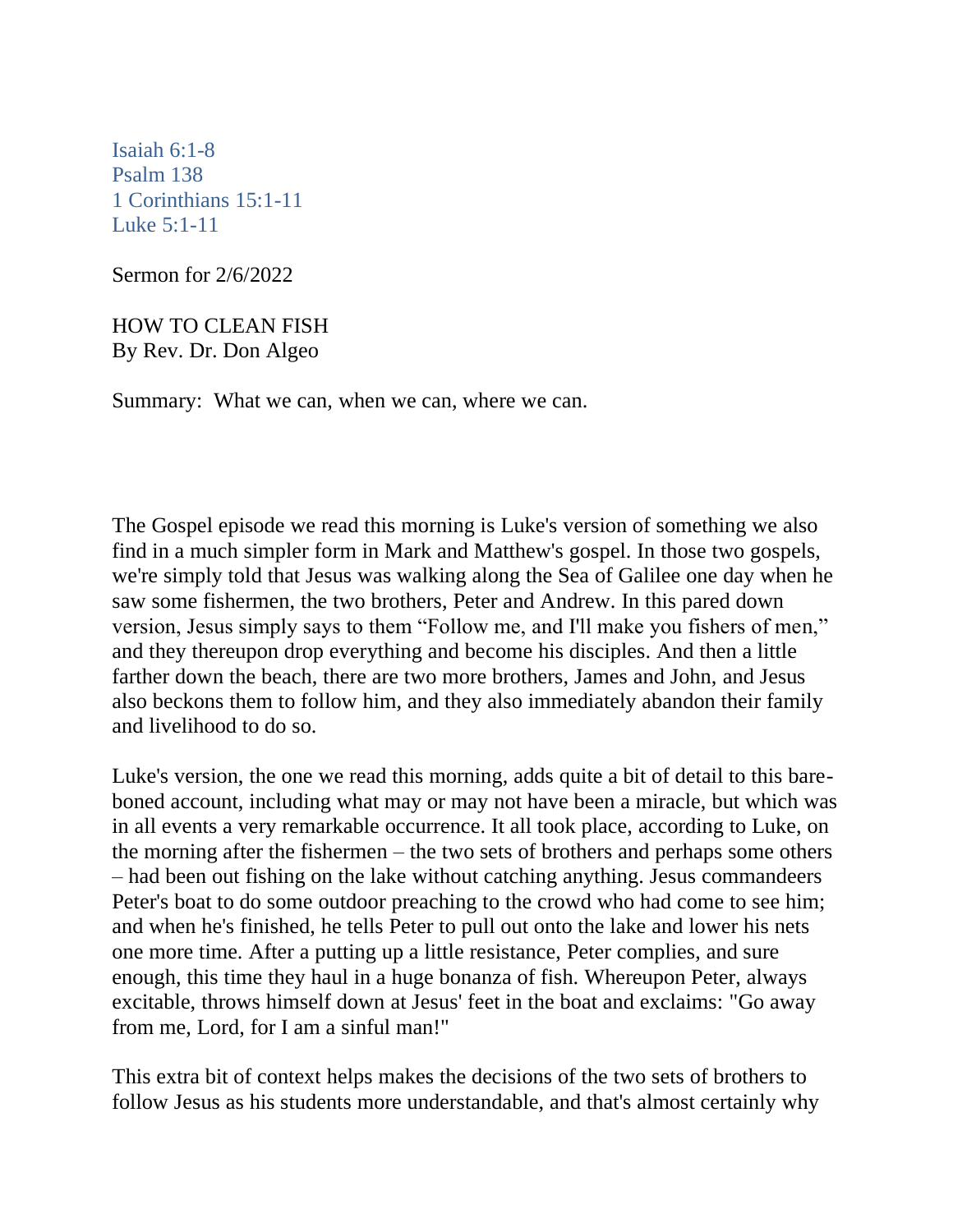Luke adds it to the earlier accounts in Mark and Matthew; although we still have to believe that there was a good deal more background about their prior relationship with Jesus that is left out of all their accounts. From John's gospels, in fact, we learn that all the brothers had been familiar with Jesus for some considerable time before this. In all likelihood, what happened on this particular morning alongside the Lake of Galilee was probably something much more like the tipping point in their relationship with him, a single particular event that stood out in their memory as the moment when their minds were finally made up, when they finally threw in the towel, so to speak, of their resistance to his call.

It's always important to remember when we read the gospel accounts that they were written thirty or four years after the fact, and consist largely of memories of Jesus that really stood out in the memories of the participants. They weren't necessarily trying to teach religious doctrine or offer practical instruction when recounting these events; they were in many cases simply telling us something about themselves and their relationship with the man of whom they later, especially after they witnessed his resurrection, became convinced was God incarnate, the savior of their souls and of the soul of the whole world, and to whom they would then spend the rest of their lives bearing witness.

Let me offer a kind of homely analogy by telling you how I became a diehard Pittsburgh Steeler fan, many many years ago. I was living and teaching as a young man with a young wife in Pittsburgh at the time. My wife happened to be Jewish, and some of our friends were also Jewish. Among those friends was a young couple, who both were quite active in the local Jewish community. He was also an academic, although he taught at a different college from the one where I was teaching; and his wife was what you might call a young Pittsburgh socialite, Anyway, we became fairly good friends and did a lot of things together.

On one occasion, we were invited to a small dinner party at their house, and when we arrived, they introduced us to another young couple who were also friends of theirs, the Grossmans. While we were getting acquainted with small talk, naturally we told each other what we did for a living. I teach philosophy at Carnegie-Mellon, I told the young man somewhat pompously. And what do you do? "I play football for the Steelers," he told me. And that's when I made the connection that I hadn't made when we had first exchanged names. His name was Randy. He was Randy Grossman, the starting tight end for the Pittsburgh Steelers, who had already at that time won a couple of Super Bowls.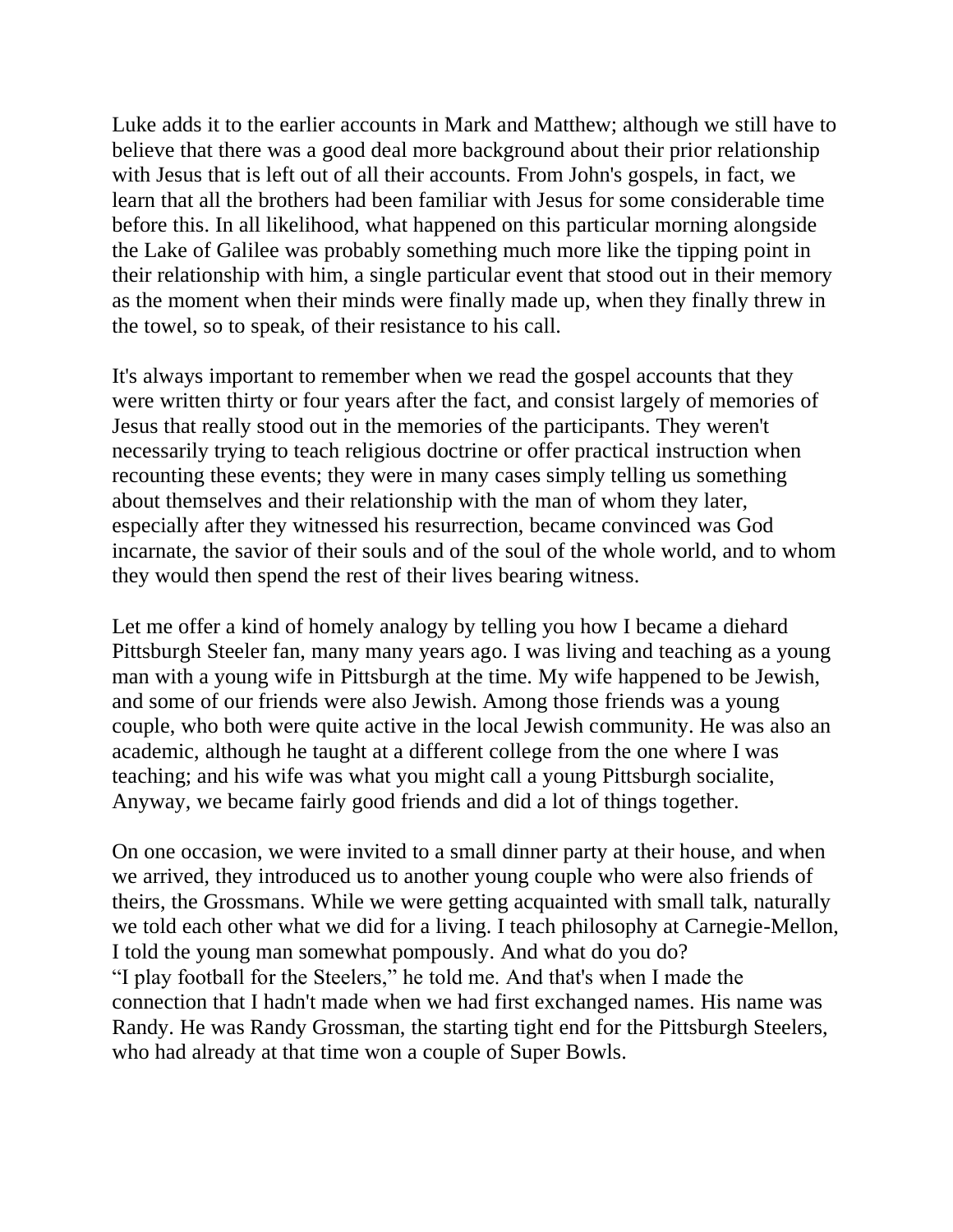Long story short, my wife and I spent some time with the Grossmans on a few other occasions after that, and from that time on, I became a committed and lifelong fan, through good times and bad, of the Steelers.

Now isn't that in interesting story? But are there any lessons to be learned from it by those who hear the story? No. It's just a piece of history about how I became a dedicated fan of a particular football team.

And I think that's the best way to approach many if not most, of the miracle stories we read in the gospels. Jesus Himself on many occasions was at pains to make it clear that his miracles were to be understood as signs. Signs of what? Signs that we can believe him, that we can believe what he taught, that we can believe the information he was providing, perhaps most important of all, that we can put our faith in His promises.

Have you ever noticed when you go to the doctor's office, there are always medical credentials and diplomas prominently displayed on the wall of the waiting room? Why are they there? Because they're signs, signs to us, the patients, that whatever the doctor is going to tell us is true, and that whatever instruction the doctor provides and whatever treatment he or she recommends is something we can be confident in.

It's important to keep that in mind, I think, because failure to do so can often lead us into confusion, or even disappointment about ourselves and even about our faith.

Let's return to our miracle of the unexpected enormous catch of fish. All of the accounts we have of this amazing morning on the shores of Lake Galilee conclude with Jesus telling Peter and the others, "Follow me, and I will make you fishers of men."

When you read commentaries on this episode and its concluding words, or when you hear it preached about from the pulpit, it'll often be interpreted as an instruction to us, the readers, to get out and evangelize for Christ, to preach the good news and dedicate ourselves to bringing nonbelievers into the fold.

And then, when we don't do that, when we engage as Christians the way most of us do, by attending church, by engaging in prayer and forgiveness, by simply modeling Jesus in our own small way within our limited circumstances, we may come to regard ourselves as failed Christians in some important respect. We may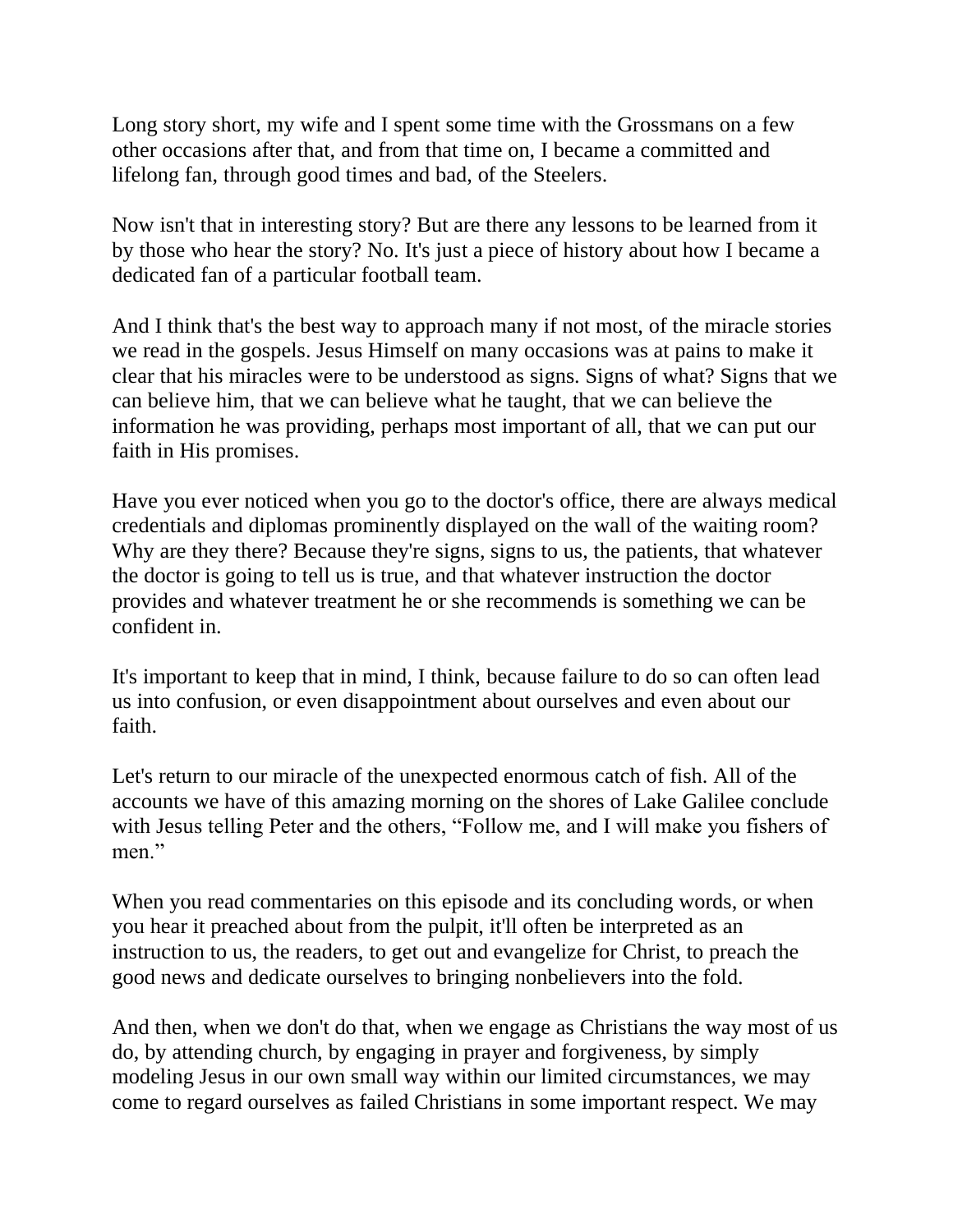come to think that unless we are out actively and energetically fishing for men, we are being disobedient to Christ's explicit instruction.

But what I want say is that that's wrong. That would be like feeling ashamed when we look at the diplomas on the doctor's office that we didn't go to medical school, so that we could prescribe antibiotics for our friends.

On that morning long ago on the shores of Lake Galilee, Jesus was alone in a pagan world, and what he needed there and then was a small group of committed followers who would spread the news about him as far as their legs could carry them, who could speak as eyewitnesses to what they had seen and experienced, to establish a beachhead of enlightenment about Christ in a vast and dark world who knew nothing of this obscure rabbi from a nondescript little town in a backwater country.

We don't live in such a world. We life in Orleans County, where there are lots of Christian churches and where everybody has already at least heard of Jesus. Our assignment will be something quite different from theirs. The miracle for the abundant catch of fish was a sign for them as well as us, but instructional material for them, and not for at least most of us.

In his first letter to the Corinthians, in a passage we read here two weeks ago, Paul was at pains to assure the members of the young church in Corinth that their different roles were all vital to the health of the body of Christ:

*12:12 For just as the body is one and has many members, and all the members of the body, though many, are one body, so it is with Christ. 12:13 For in the one Spirit we were all baptized into one body--Jews or Greeks, slaves or free--and we were all made to drink of one Spirit. 12:14 Indeed, the body does not consist of one member but of many. 12:15 If the foot would say, "Because I am not a hand, I do not belong to the body," that would not make it any less a part of the body. 12:16 And if the ear would say, "Because I am not an eye, I do not belong to the body," that would not make it any less a part of the body. 12:17 If the whole body were an eye, where would the hearing be? If the whole body were hearing, where would the sense of smell be? 12:18 But as it is, God arranged the members in the body, each one of them, as he chose.*